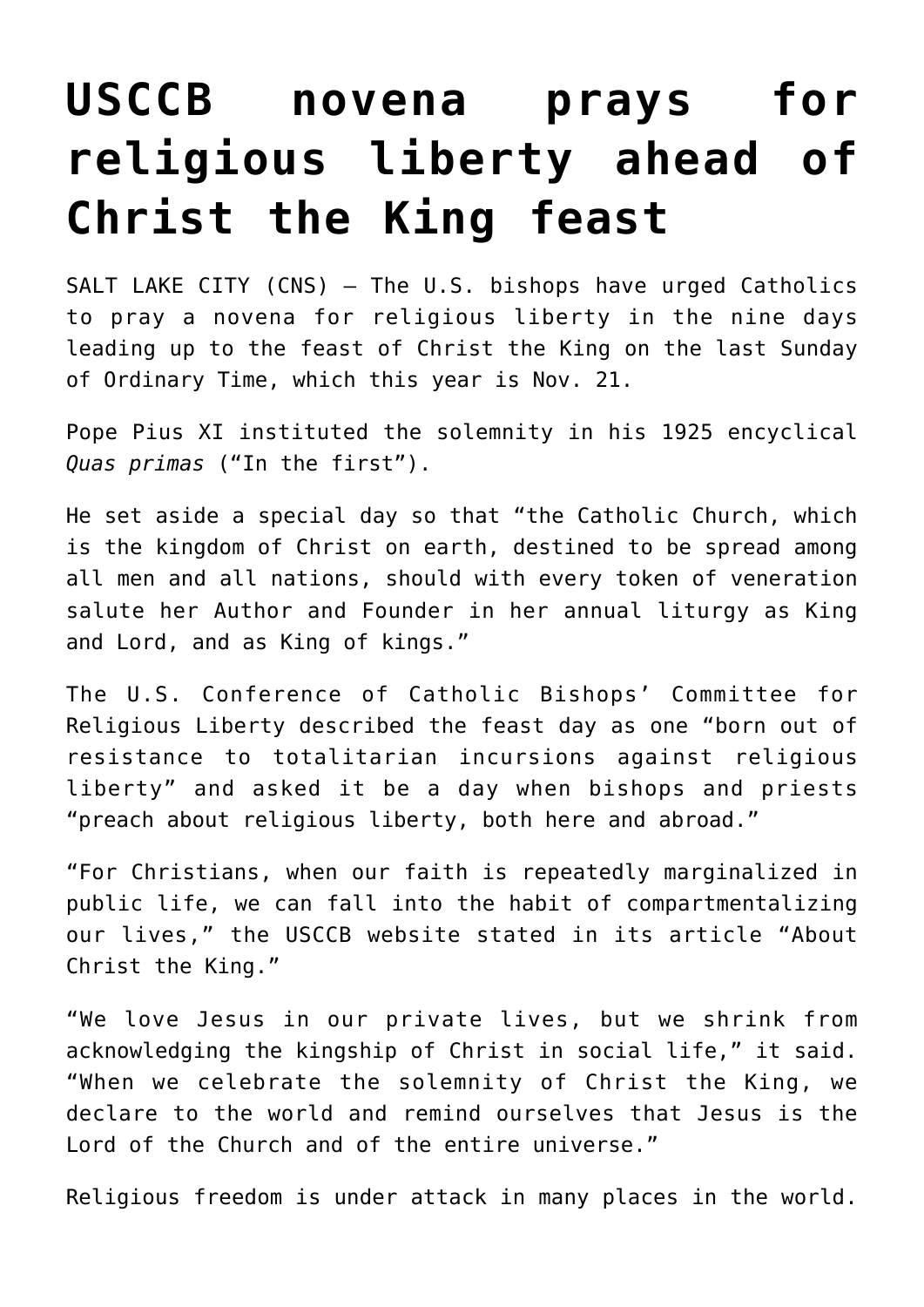In its 2021 report, Aid to the Church in Need  $-$  a papal foundation and Catholic charity — noted that almost 4 billion people, or 51% of the world's population, live in countries that have intense violations of religious freedom, while another 1.24 billion people live in countries "where full religious freedom is neither enjoyed nor constitutionally guaranteed."

Other countries have seen an increase in hate crimes with a religious bias, such as vandalism of places of worship and religious symbols, and violent crimes against faith leaders and religious believers, the "Religious Freedom in the World" report stated.

The United States isn't immune to this problem; 100 incidents of vandalism have been reported at Catholic sites alone since May 2020, and the FBI reported that Jews were the target of almost 60 percent of religious-bias hate crimes in the nation in 2020.

The FBI's 2019 Hate Crimes report noted that there were 953 anti-Jewish incidents, 176 anti-Muslim incidents and 64 anti-Catholic incidents, as well as 12 incidents against the Church of Jesus Christ of Latter-day Saints. There also were 49 anti-Sikh incidents — an increase of 145% from 2017.

"Let us offer our prayers to Christ the King for the freedom of the Church," the USCCB religious liberty committee said in promoting the novena.

The intentions for each day of the novena follow:

— Day 1, Nov. 12: "May God give us the grace to remember the dignity of all people."

— Day 2, Nov. 13: "May children waiting to be placed in a loving home and the caregivers who serve those children find strength and support from the Church."